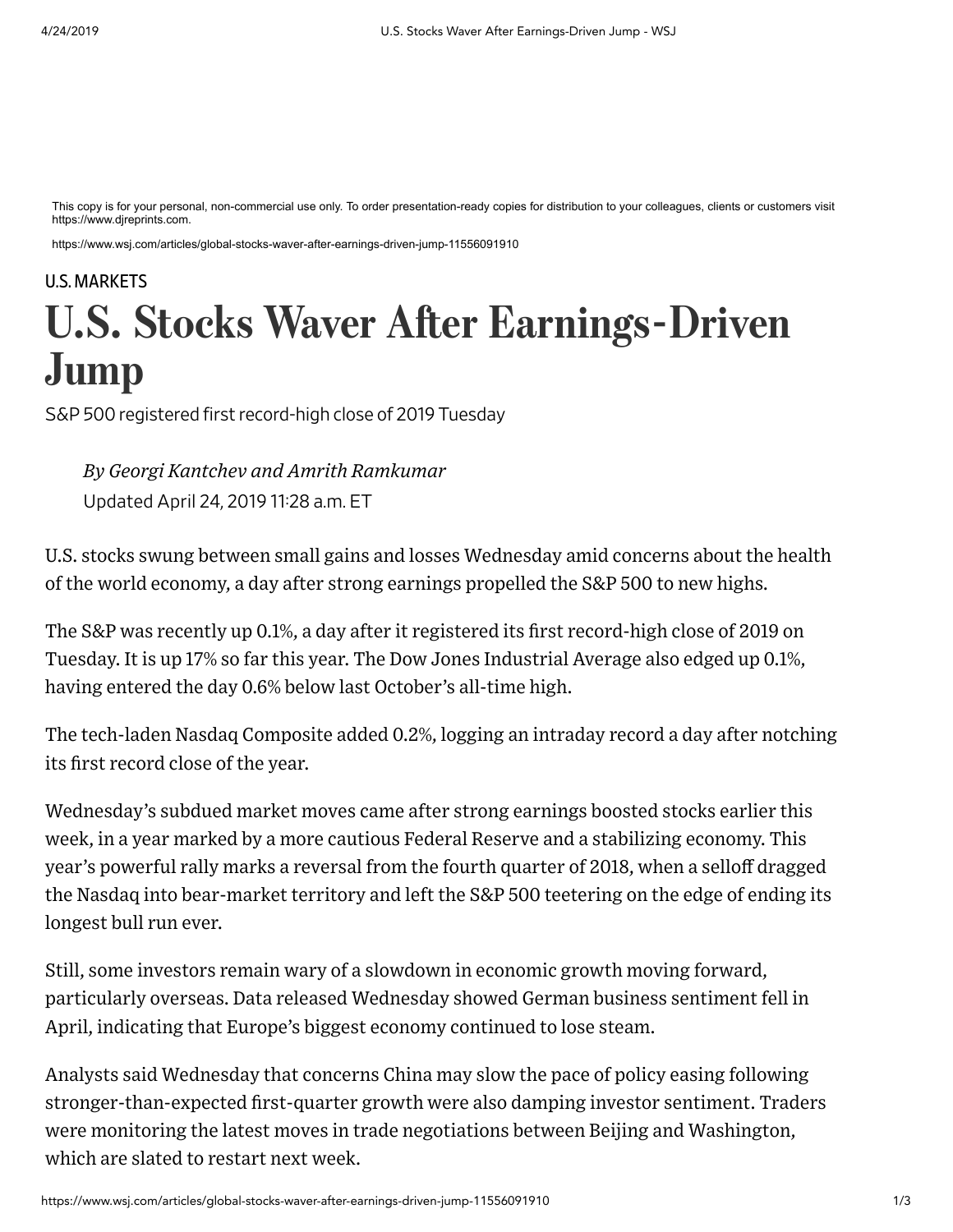

"There are still some one-off events that might affect us, particularly as markets are already expecting some kind of a resolution to the China-U.S. talks," said Ghadir Cooper, global head of equities at Barings.

Traders at the New York Stock Exchange on Tuesday. PHOTO: BRENDAN MCDERMID/REUTERS

In one sign that investors were more

anxious about the pace of economic growth, the yield on the benchmark 10-year U.S. Treasury note fell to 2.525%, according to Tradeweb, from 2.570% a day earlier. Bond yields drop as prices rise, though they have recovered since hitting a 15-month low late last month with investors selling ultrasafe Treasurys and favoring riskier assets.

In recent days, companies like [Twitter](https://www.wsj.com/articles/twitters-tweaks-boost-results-11556017253?mod=article_inline), aerospace giant [Lockheed Martin](https://www.wsj.com/articles/lockheed-martin-boosts-profit-guidance-11556021018?mod=article_inline) and industrial conglomerate [United Technologies](https://www.wsj.com/articles/united-technologies-raises-guidance-for-2019-11556018730?mod=article_inline) have reported solid results, helping ease worries of a sharp earnings slowdown. [Boeing](https://quotes.wsj.com/BA) and [eBay](https://quotes.wsj.com/EBAY) were among the companies rising Wednesday following their latest numbers.

Investors have been looking to the earnings season for clues about the strength of businesses and the economy, with profit results generally coming in better than many had feared so far.

"Earnings expectations were dialed down. It turns out things are much better," said Randy Warren, chief investment officer of Philadelphia-based Warren Financial. "Markets have the support to go higher."

The bar is [significantly lower,](https://www.wsj.com/articles/this-earnings-season-a-miss-hurts-even-more-11556107202?mod=article_inline) however, after steep downgrades to 2019 earnings forecasts in recent months.